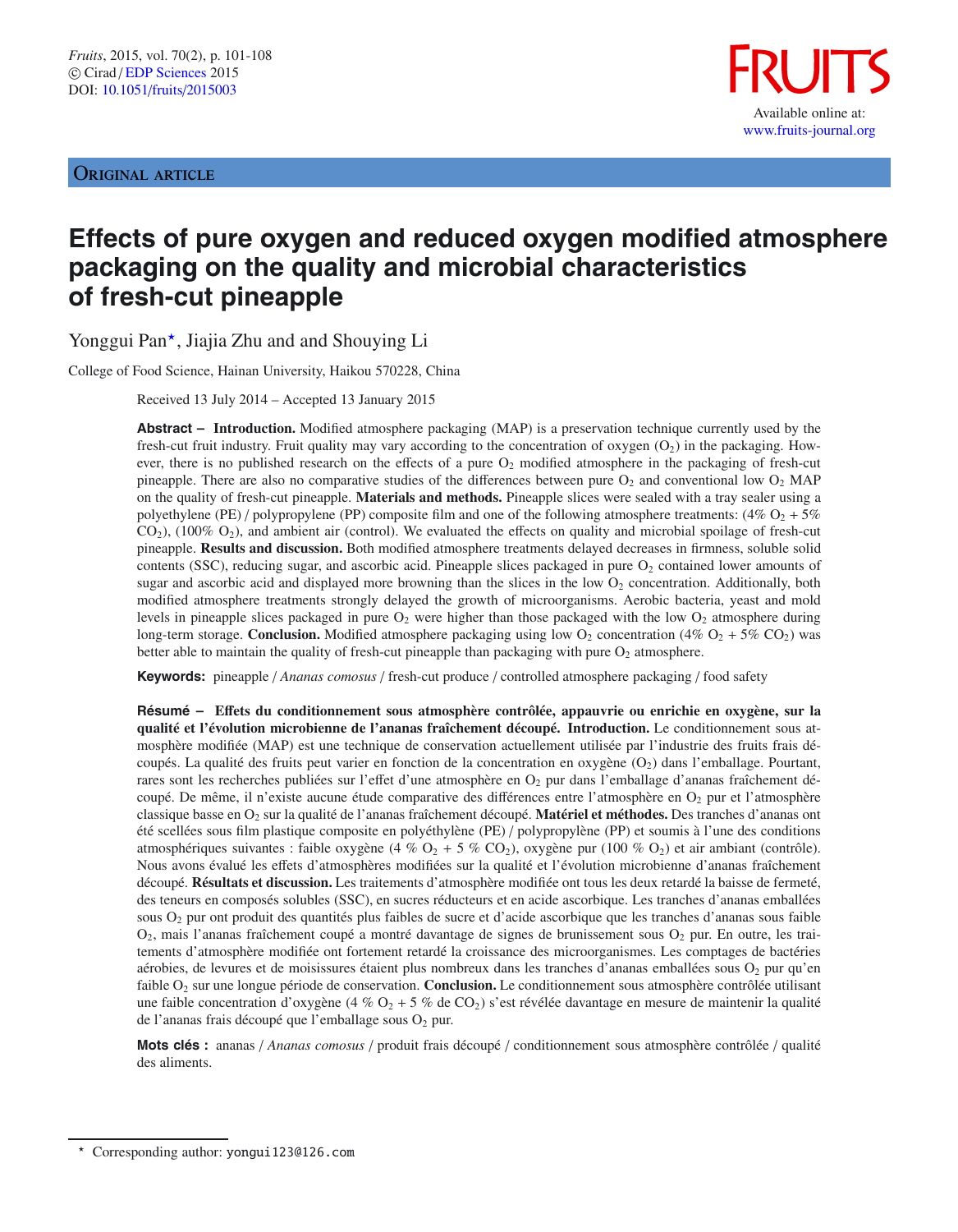# **1 Introduction**

Fresh-cut pineapple (*Ananas comosus* (L.) Merr.) continues to increase in popularity because it is considered more convenient than the whole fruit [\[1](#page-6-0)]. However, current commercial fresh-cut pineapple products have a shelf-life of only 5–7 days at 1–7  $°C$ , limited largely by the development of off-flavors and off-odors from physiological processes and microbial spoilage [\[2,](#page-6-1) [3\]](#page-6-2). At the same time, mechanical damage that occurs during fresh-cut processing also stimulates the generation of reactive oxygen species (ROS) including superoxide radicals  $(O_2^-)$ , hydrogen peroxide  $(H_2O_2)$ , and hydroxyl radicals (OH·) [\[4\]](#page-6-3). Immediately following wounding, a rapid increase in oxygen uptake is followed by an initial burst of ROS production [\[5](#page-6-4)]. Excess ROS can cause lipid peroxidation, membrane damage, and senescence of the fruit tissue [\[6](#page-6-5)].

Modified atmosphere packaging (MAP) is a preservation technique currently used by the fresh-cut produce industry [\[7](#page-6-6)]. MAP typically consists of a combination of low levels of  $O<sub>2</sub>$  $(2–6%)$  and an elevated level of CO<sub>2</sub>  $(7–15%)$ . This mixture extends the shelf-life of fresh-cut pineapple by inhibiting fast-growing aerobes and slowing the respiration of living tissues  $[8, 9]$  $[8, 9]$  $[8, 9]$ . Low levels of  $O_2$  and high levels of  $CO_2$  reduce tissue respiration rate, with the benefit of delaying senescence and extending the storage life of the fresh produce [\[10\]](#page-6-9). In our previous research, we found that  $4\%$  O<sub>2</sub> + 5% CO<sub>2</sub> yielded better preservation effects for fresh-cut pineapple than ambient air. Product quality remained high after 9 days of storage at  $10^{\circ}$ C [\[11](#page-6-10)]. However, it has been recognized that under certain conditions the growth of anaerobic psychrotrophic pathogens on fresh-cut produce might occur or even be stimulated by low-oxygen MAP  $[12]$  $[12]$ . In the last few years, high  $O<sub>2</sub>$  MAP has been suggested as an alternative to low  $O_2$  atmospheres to inhibit the growth of naturally occurring spoilage microorganisms, prevent undesirable anoxic reparative processes, and maintain the high quality of fresh-cut produce [\[12](#page-6-11)[–15\]](#page-6-12). Modified atmosphere with 50%  $O_2$  + 50%  $CO_2$  inhibited the growth and volatile metabolite production of *Candida argentea* and *C*. *sake* on pineapple agar. It also retarded the growth of aerobes and yeasts on pineapple cubes during storage [\[16\]](#page-6-13). A MAP of 80–100% O2 also inhibited the *in vivo* growth of *Botrytis cinerea* on strawberries [\[17\]](#page-6-14). Application of pure oxygen significantly prevented fruit pericarp browning and delayed the increase in membrane permeability of litchi fruit during storage [\[18](#page-6-15)]. Nevertheless, sensitivity to  $O_2$  toxicity varies between fruit species. Based on differences in browning times, we infer that increased  $O_2$  concentrations around and within fruits may result in higher levels of ROS, such as superoxides, hydrogen peroxides and hydroxyl radicals, that can damage plant tissues and cause premature senescence [\[19\]](#page-6-16).

However, as far as we know, there are no published data on pure  $O_2$  modified atmospheres used for fresh-cut pineapple packaging. There are also no comparative studies of the differences between pure  $O_2$  and conventional low  $O_2$  concentrations on fresh-cut pineapple. The objective of this study was to evaluate the effect of a low oxygen MAP (4%  $O_2$  + 5%  $CO_2$ ) and a pure oxygen MAP on the quality of fresh-cut pineapple during storage.

# **2 Materials and methods**

#### **2.1 Plant material, treatments and storage**

Fresh pineapples (*Ananas comosus* (L.) Merr. cv 'Comte de Paris') were obtained from a local wholesale market and stored at  $10 \pm 1$  °C for 12 h before processing. The fruit was sorted to eliminate damaged or defective units and the selected pineapples were cleaned and the crowns removed. The pineapples in this experiment were at the 2–3 maturity stage according to the Dole pineapple color chart (between 25 and 50% shell color change).

The pineapples were peeled, halved, cored, and sliced transversely  $(3.0 \times 2.0 \times 1.5 \text{ cm})$  using a sharp, stainless steel knife. The slices were then disinfected for 5 min in a 100 mg L−<sup>1</sup> chlorine solution and dried. The knife and cutting board were washed with 100 mg  $L^{-1}$  chlorine solution for 5 min prior to use. They were divided into three subgroups, and individually sealed by a tray sealer  $(20.5 \times 13.0 \times 3.0 \text{ cm})$ using a polyethylene (PE)/ polypropylene (PP) composite film (0.045 mm thickness). The following modified atmosphere treatments were applied:

- group 1: low oxygen (4%  $O_2$  + 5%  $CO_2$ ),
- group 2: pure oxygen  $(100\% \text{ O}_2)$ ,
- group 3: control at ambient air  $(21\% O_2 + 0.03\% CO_2)$ ,

all balanced with N<sub>2</sub> and stored at 10  $\pm$  0.3 ° C with 80% relative humidity. Each group consisted of 30 trays of about 150 g pineapple slices. The atmosphere was supplied by a modified atmosphere packaging machine (MAP-H360, Suzhou Kaikang Machinery Equipment Co., Ltd., Suzhou, China).

#### **2.2 Gas analysis**

Gas composition inside packages was determined with an O2/CO2 Dual Head Space Analyzer (Model PAC CHECK 325, Mocon, Minneapolis, MN, USA).

## **2.3 Quality evaluation**

Fruit samples were stored and analyzed at time points just before packaging (1 day) and after storage for 3, 5, 7, 9, and 11 days. At each time point, three trays per treatment were randomly chosen and analyzed.

Firmness of the slices was measured with a GY-1 Firmness Tester (Mudanjiang Mechanical Institute, Mudanjiang, China). Firmness was reported as the penetration force required to depress a 3.5 mm cylinder probe 10 mm into the sample. Color was measured with a CR-400 chromometer (Konica Minolta, Japan) and expressed as  $L^*$ ,  $a^*$ , and  $b^*$ , indicating luminance, chromaticity on a green  $(-)$  to red  $(+)$  axis, and chromaticity on a blue  $(-)$  to yellow  $(+)$  axis, respectively.

The content of reducing sugars was measured according to the methods of Han [\[20\]](#page-6-17). A 2 g sample of tissue was homogenized with distilled water and transferred to a 100 mL volumetric flask and brought up to volume with distilled water. The homogenate was extracted at room temperature for 20 min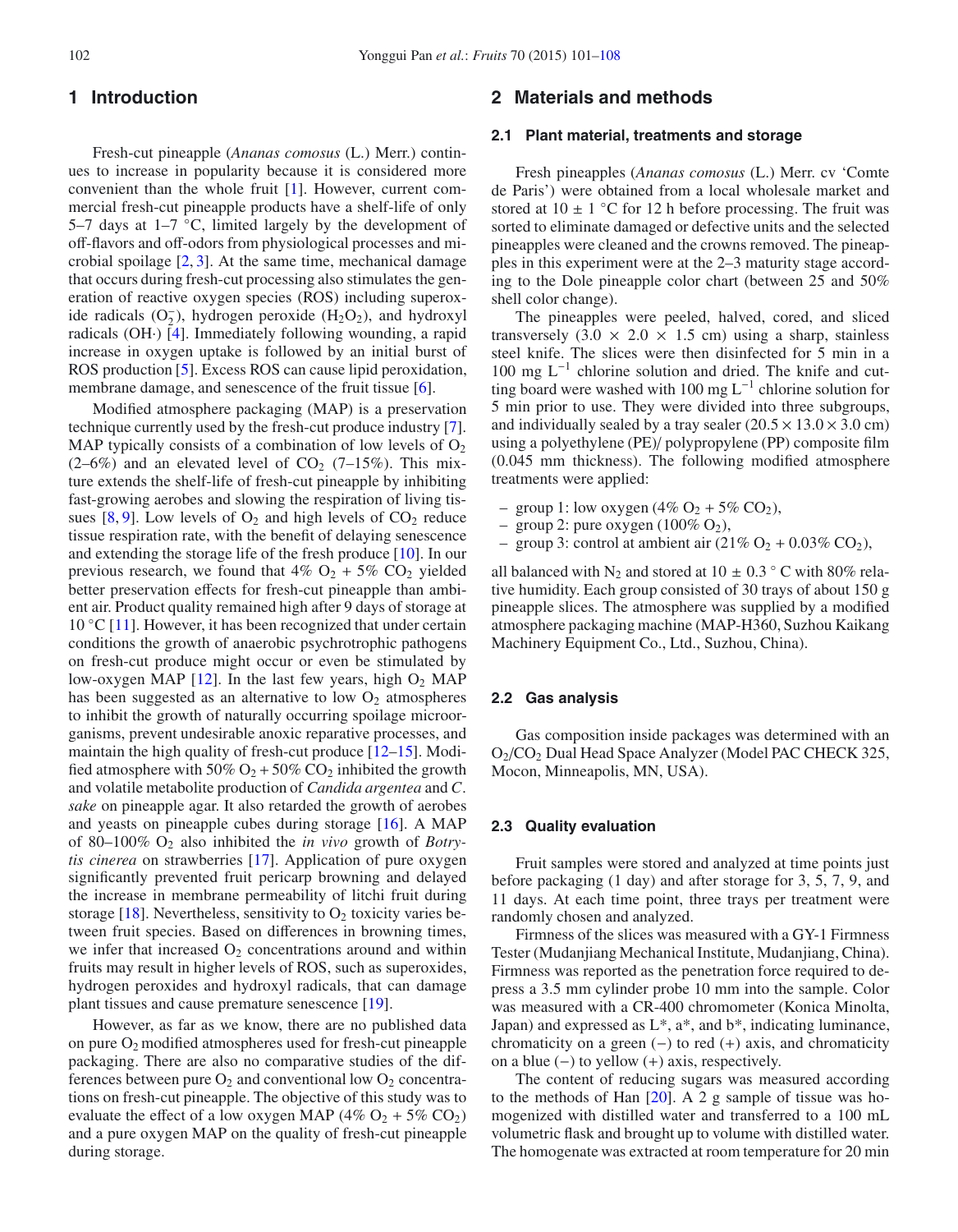and then filtered. Ten mL filtrate was mixed with 2.5 mL of 0.1 mol L−<sup>1</sup> iodine solution and 4.0 mL of 0.1 mol L−<sup>1</sup> sodium hydroxide (NaOH) in a conical flask. The conical flask was briefly shaken and placed in the dark for 15 min. Then 1 mL of 0.5 mol L−<sup>1</sup> HCl was added and the solution was titrated with 0.1 mol  $L^{-1}$  sodium thiosulphate. When the solution became pale yellow, 5 drops of starch indicator were added, and the solution continued to be titrated until it was colorless.

Ascorbic acid content was measured by using the 2,6-dichlorophenol-indophenol dye titration method [\[20](#page-6-17)]. Pineapple samples (1 g) were homogenized with 50 mL of 2% (v/v) oxalic acid. The mixture was then filtered for 15 min. Ten mL filtrate were titrated against 0.01% (w/v) 2,6-dichlorophenolindophenol dye that was standardized using an ascorbic acid standard. The ascorbic acid content was expressed as mg  $100 \text{ g}^{-1}$  fresh weight (FW).

Soluble solids content (SSC) was determined by extracting one drop of juice from the pineapple sample and measured with a digital refractometer (Atago Co. Ltd., WYT-1, Tokyo, Japan).

#### **2.4 Microbial analysis**

Aerobic bacterial counts, mold and yeast numbers were determined with a Film plate TM Aerobic count plate, and a Film plate TM mold & yeast count plate (Guangzhou Oasis Biochemical Technology Co., Ltd., Guangzhou, China). A 1 mm thick layer of pineapple slice was removed with a sterilized stainless steel knife and a 1 g sample was ground with a sterilized mortar in an ultraclean laboratory. A 1:10 solution was prepared by mixing this sample with 9 mL sterilized saline. Then a 1:100 solution was prepared by pipetting 1 mL of the 1:10 solution into 9 mL of sterilized saline, and so on, to prepare a dilution series of the solution. The TM count film plate was placed on the sterile experiment table, the film was uncovered on the surface, and 1 mL solution was added to the plate. The film was covered gently and allowed to stand for 5 min until the solution dried. Two plates were inoculated for each dilution ratio. The plates were stacked (fewer than 12 plates per pile) and stored in their original plastic bags, with the film side upward. The bacterial plates were cultured for 24 h at  $36 \pm 1 \degree C$ and the mold and yeast plates were cultured for 48–72 h at  $29 \pm 1$  °C.

Colonies appeared red on the aerobic count plate and we counted the colony number by choosing a plate containing 10 to approximately 100 colonies. Mold and yeast appeared blue after growing on the plate. Mold colonies were radial and relatively large compared with round yeast colonies. We counted the colony number by choosing a plate that contains 10–100 colonies. The colony numbers were counted as the film TM aerobic count plate manufacturer's instructions and expressed as colony forming units per gram fresh weight (cfu  $g^{-1}$  FW). Data from all colonization experiments were transformed with the log cfu g−<sup>1</sup> FW transformation.

#### **2.5 Statistical analysis**

All experiments were conducted in triplicate. All data points represent the mean  $\pm$  standard deviation (SD) of all

<span id="page-2-0"></span>**Figure 1.** Evolution of  $CO<sub>2</sub>$  (A) and  $O<sub>2</sub>$  (B) concentrations measured in different MAP packaging of fresh-cut pineapple stored for 9 days at 10 ◦C (CK: control at ambient air). Data presented are the means of three replicates. Vertical bars represent the SD.

replicates. One-way repeated measures and multivariate analysis of variance (ANOVA) of the general linear model for least significant differences (LSD)  $P < 0.05$  were performed using SPSS 17.0 (SPSS Inc., Chicago, IL, USA).

# **3 Results and Discussion**

#### **3.1 Packaging atmosphere**

The  $O_2$  content decreased and  $CO_2$  content increased in fresh-cut pineapple kept in modified atmosphere packaging at [1](#page-2-0)0  $°C$  (*figure 1*). The  $CO<sub>2</sub>$  concentration increased by  $40.93\%$  in air packs, whereas the  $CO<sub>2</sub>$  concentration increased only 5–8% in the packs of 4%  $O_2$  + 5%  $CO_2$ . This increase in  $CO<sub>2</sub>$  concentration was slightly lower than in the packs of 100%  $O_2$ . However,  $O_2$  concentration declined from 21% to  $0.18\%$  in air packs during the 9 day storage. The  $O_2$  concentration decreased only from 5% to 1.71% in the packs of 4%  $O_2$  + 5%  $CO_2$ .  $O_2$  concentration in the packs of 100%  $O_2$ 

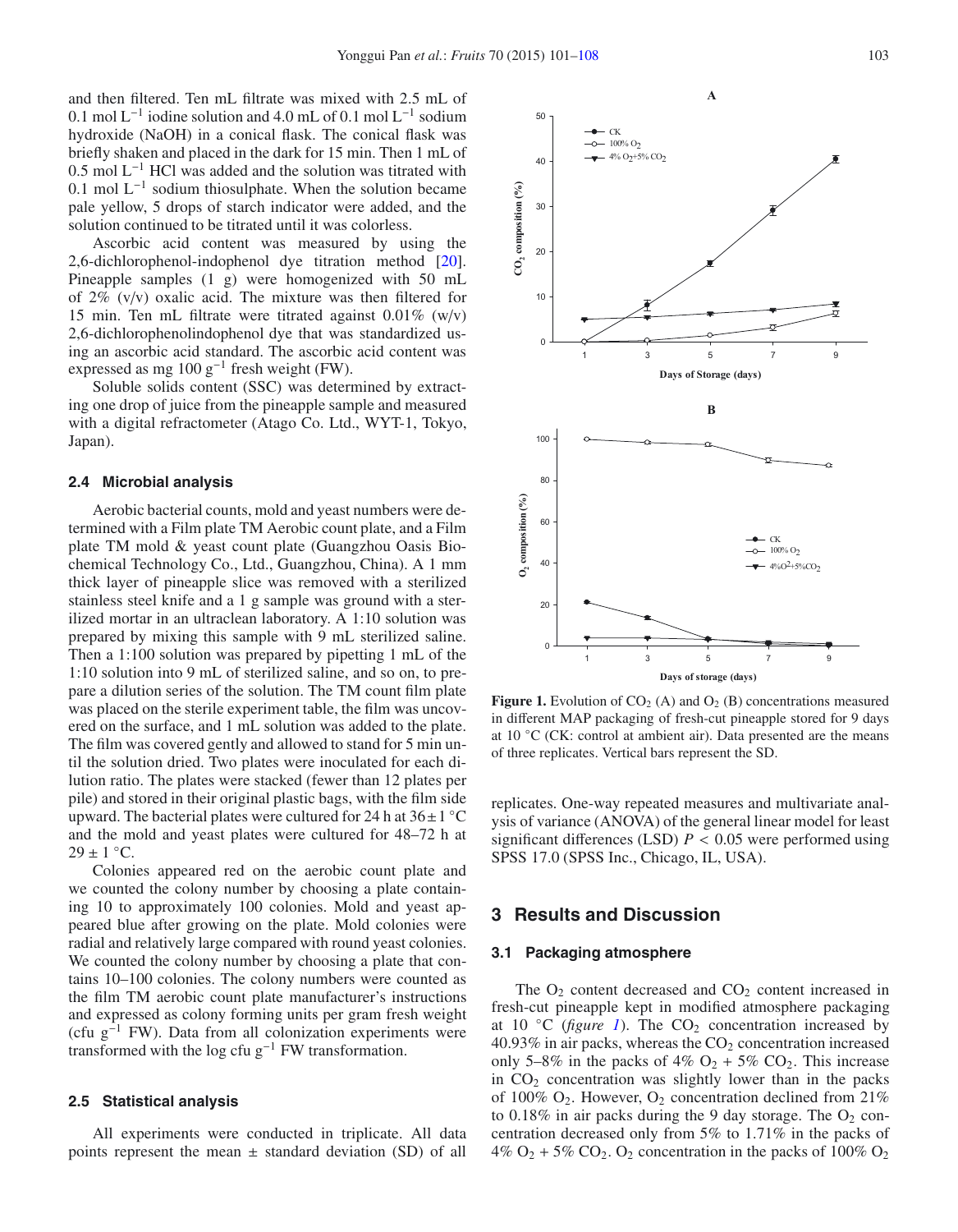

<span id="page-3-0"></span>**Figure 2.** Evolution of (A) luminance  $(L^*)$  and  $(B)$  chromaticity on a blue (−) to yellow (+) axis (b\*) in different MAP packaging treatments of fresh-cut pineapple after 9 days of 10 ◦C storage (CK: control at ambient air). Data presented are the means of three replicates. Vertical bars represent the SD.

remained as high as 87.24% after 9 days. According to Soliva-Fortuny *et al.* [\[21](#page-6-18)], a decrease in  $O_2$  levels below a fermentative threshold limit of 2% could induce anaerobic respiration, which would result in the production of off-flavors and odors. We found that the control sample began to exhibit an alcoholic flavor within 5 days. At the same time, the oxygen concentration in these packages had dropped to 1.43%. The change in gas composition in the MAPs is dependent on the plant tissue respiration [\[22\]](#page-6-19). Thus, our results indicate that MAPs with pure  $O_2$  and MAPs with low concentration of  $O_2$  (4%) and high concentration of  $CO<sub>2</sub>$  (5%) were successful at inhibiting respiration in fresh-cut pineapple.

## **3.2 Effect of MAP on the color of fresh-cut pineapple**

The color of fresh-cut pineapple was progressively browner during storage than that of just-cut pineapple for all the samples, as confirmed by luminosity decreases (*figure [2](#page-3-0)*). This is a consequence of browning during storage [\[23–](#page-6-20)[25\]](#page-6-21), a phenomenon caused by phenolic oxidation, which is catalyzed by polyphenoloxidase enzymes to form colored melanins [\[26](#page-6-22)].

Compared with the control sample, the  $100\%$  O<sub>2</sub> samples and low  $O_2$ -high  $CO_2$  significantly reduced decreases in luminance value during storage ( $P < 0.05$ ). The luminance value reduction in pineapple slices in the low  $O<sub>2</sub>$  MAP was the slowest (*figure [2A](#page-3-0)*). The parameter of chromaticity on a blue (−) to yellow (+) axis decreased sharply after the first day of storage, but it showed a slight increase from 3 days to 5 days (in the ambient air and pure  $O_2$  groups) or a slow decline in the low  $O_2$  group (4%  $O_2$  + 5%  $CO_2$ ) (*figure* 2*B*). As reported in previous studies, a slow decline in chromaticity could be due to the surface dehydration of the product that preludes tissue senescence  $[23]$ . During the storage process, the chromaticity on a blue (−) to yellow (+) axis value of pineapple slices in low oxygen MAP experienced only a slight drop. However, the chromaticity of pineapple packaged in pure  $O_2$  declined the most.

On the one hand, our results show that a MAP with low concentrations of  $O_2$  (4%) combined with high concentrations of  $CO<sub>2</sub>$  (5%) significantly reduced browning of fresh-cut pineapple. Similar results have also been reported by Marrero and Kader [\[27](#page-6-23)], who also found that reduced  $O_2$ , with or without increased  $CO<sub>2</sub>$ , improved the retention of yellow color of fresh-cut pineapple. On the other hand, we also found that a MAP with pure  $O_2$  actually increased browning. High oxygen concentrations was also shown to be detrimental to the fruit quality of fresh-cut strawberries [\[28](#page-6-24)]. However, mushroom flesh and surfaces exposed to  $80\%$  O<sub>2</sub> were prevented from browning [\[29\]](#page-6-25). A similar result was also obtained by Limbo and Piergiovanni with potatoes [\[30\]](#page-6-26). Zheng *et al.* [\[31\]](#page-6-27) and Duan *et al.* [\[18\]](#page-6-15) also found that a high oxygen treatment reduced browning in loquat and litchi fruit respectively. Thus, the effects of a high oxygen MAP treatment on browning depends on the commodity, maturity,  $O_2$  concentration, and temperature.

<span id="page-3-1"></span>

**Figure 3.** Change of firmness in different MAP packaging treatments of fresh-cut pineapple after 9 days of 10 ◦C storage (CK: control at ambient air). Data presented are the means of three replicates. Vertical bars represent the SD.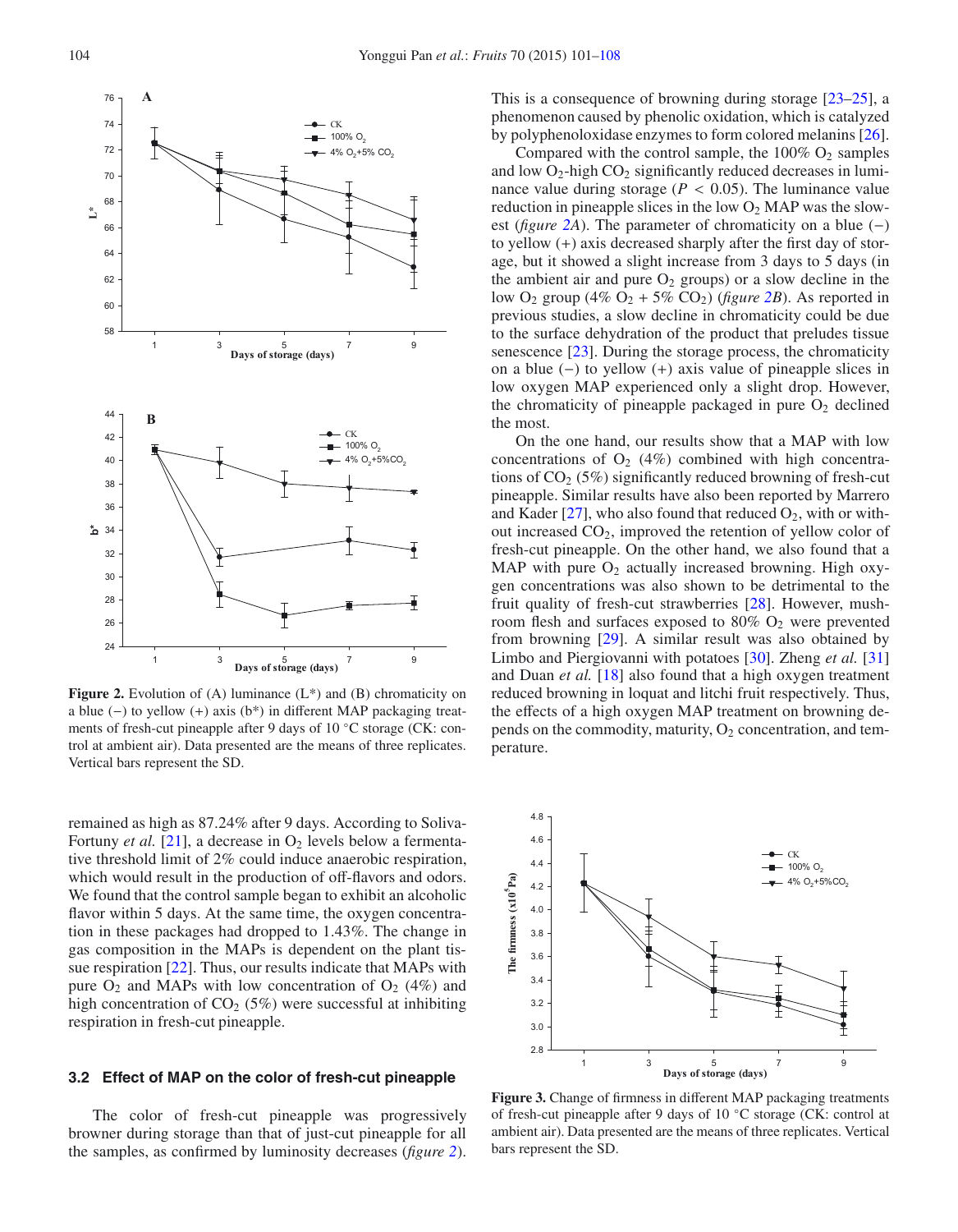<span id="page-4-0"></span>

**Figure 4.** Change of soluble solid contents (SSC) in different MAP packaging treatments of fresh-cut pineapple after 9 days of 10 ◦C storage (CK: control at ambient air). Data presented are the means of three replicates. Vertical bars represent the SD.

## **3.3 Effect of MAP on firmness of fresh-cut pineapple**

The firmness of the fresh-cut pineapple all showed a decreasing trend, but the slices packaged in ambient air and pure  $O<sub>2</sub>$  decreased faster compared with firmness in the samples packaged in 4%  $O_2$  + 5%  $CO_2$  (*figure* [3](#page-3-1)). Further statistical analysis showed no significant differences ( $P < 0.05$ ) between the pure  $O_2$  and control ambient air packaged pineapple. Fernández-León *et al.* [\[32](#page-6-28)] also found 10% O<sub>2</sub> and 5% CO2 delayed firmness decrease of broccoli crowns.

## **3.4 Effect of MAP on nutrition quality of fresh-cut pineapple**

All pineapple MAP packaging treatments exhibited a downward trend after an initial increase in SSC (*figure [4](#page-4-0)*). The SSC in the slices packaged in pure  $O_2$  and  $4\%$   $O_2$  + 5%  $CO_2$ was significantly lower than the control group. There was no significant difference ( $P < 0.05$ ) between the pure O<sub>2</sub> and 4%  $O_2$  + 5%  $CO_2$  groups. The rise of SSC in the early stage of storage was surprising but the following decline due to respiratory consumption occurred as expected. Santos *et al.* [\[33](#page-7-1)] also found that fresh-cut "Pérola" pineapple retained higher values of SSC under a 5%  $O_2$  + 5%  $CO_2$  modified atmosphere. In contrast, Montero-Calderón *et al.* [\[34\]](#page-7-2) found that SSC values showed little change in fresh-cut pineapple (*Ananas comosus*) during storage and no significant differences were found over time or among packaging conditions. Similar results have also been reported in fresh-cut pineapple ('Gold' cultivar) stored under modified atmosphere conditions of  $2\%$  O<sub>2</sub> and  $10\%$  $CO<sub>2</sub>$  [\[35](#page-7-3)].

Sugar is one of the main nutrients in the pineapple fruit. As illustrated in *figure [5](#page-4-1)*, all of the pineapple groups showed a downward trend in sugar content. However, pineapple packaged in modified atmospheres had a slower decline in sugar than the pineapple slices packaged in ambient air. The sugar content in pineapple packaged in  $4\%$  O<sub>2</sub> + 5% CO<sub>2</sub> declined

<span id="page-4-1"></span>

**Figure 5.** Change of reducing sugar content in different MAP packaging treatments of fresh-cut pineapple after 9 days of 10 ◦C storage (CK: control at ambient air). Data presented are the means of three replicates. Vertical bars represent the SD.

<span id="page-4-2"></span>

**Figure 6.** Change of ascorbic acid in different MAP packaging treatments of fresh-cut pineapple after 9 days of 10 ◦C storage (CK: control at ambient air). Data presented are the means of three replicates. Vertical bars represent the SD.

most slowly. Between the first measurement and the end of the storage time, the sugar content of the ambient air control group, the pure oxygen MAP group and the low  $O_2$  group fell to 27.2%, 24.6% and 17.5%, respectively.

The content of ascorbic acid (AA) of fresh-cut pineapple decreased in all samples during the course of the study ( $figure\ 6$  $figure\ 6$ ). However, pure  $O_2$  and low  $O_2$  modified atmospheres both slowed the decline of AA content. The low  $O_2$ MAP was most effective. A similar result was found in broccoli [\[36\]](#page-7-4). The magnitude of these changes may be directly related to the  $O_2$  concentration inside the packages, as reported by Soliva-Fortuny *et al.* [\[37\]](#page-7-5). Hence, higher concentrations of  $O<sub>2</sub>$  in the bag headspace results in larger decreases in AA. The reason for this relationship between AA content and  $O_2$  level in MAP needs further research.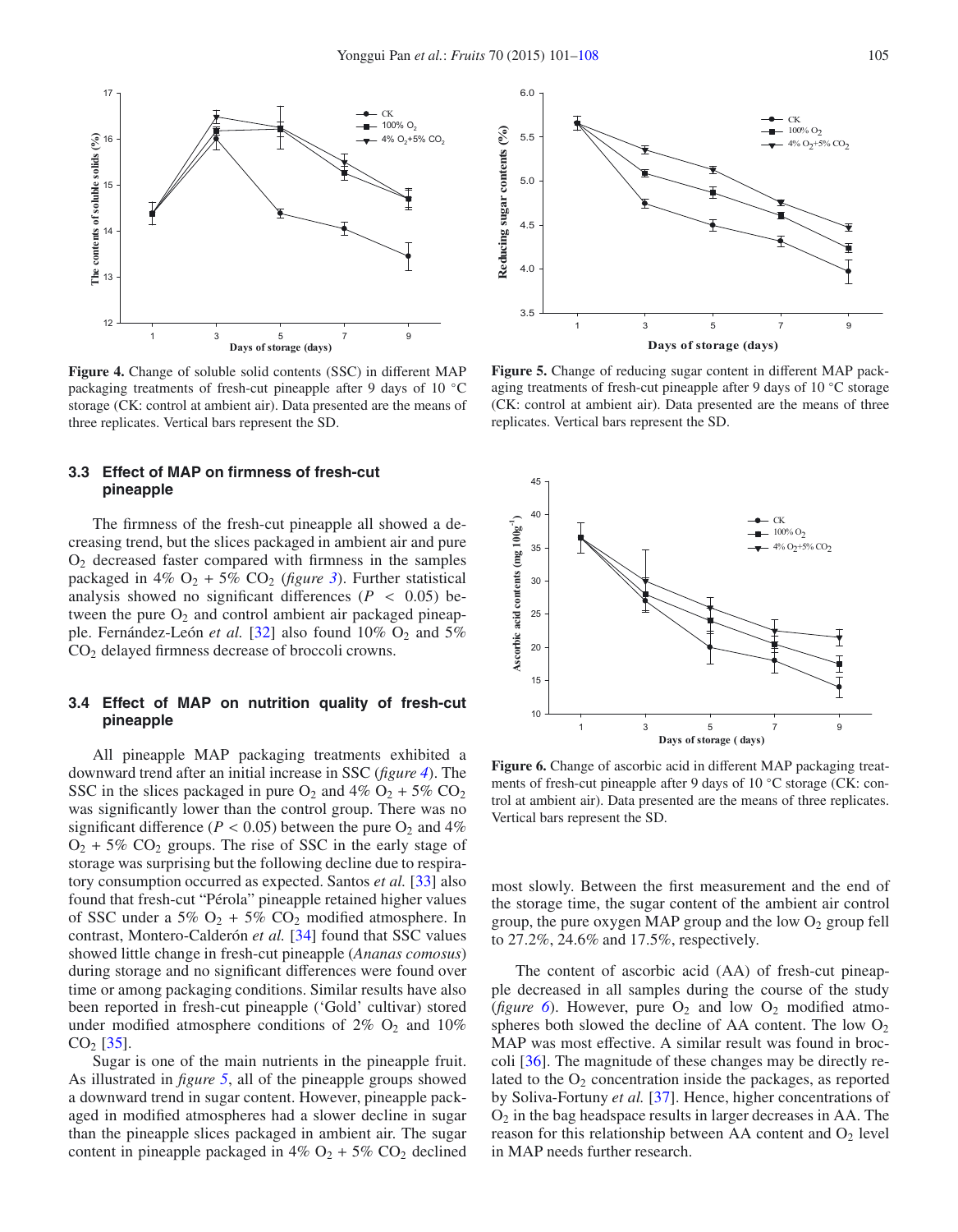## **3.5 Effect of MAP on microbial stability in fresh-cut pineapple**

Aerobic bacterial counts can reflect the freshness of the produce and the hygienic conditions of the fresh-cut production facility. As illustrated in *figure [7A](#page-5-0)*, the aerobic bacterial count in pineapple slices packaged in pure  $O_2$  and those packaged in low concentration  $O_2$  only reached 3.9 and 4.5 log cfu  $g^{-1}$  respectively, while slices packaged in ambient air reached 5.9 log cfu  $g^{-1}$  by the end of the storage time. This result suggests that a conventional MAP (4%  $O_2$  + 5%  $CO_2$ ) and a super atmospheric  $O_2$  MAP both contribute to inhibiting the growth of microorganisms. Similar results have also been reported by Oms-Oliu *et al.* [\[38](#page-7-6)], who found that both (2.5 kPa  $O_2$  + 7 kPa  $CO_2$ ) and (70 kPa  $O_2$ ) atmospheres significantly reduced the growth of microorganisms in fresh-cut melon. In addition, low  $O_2$  and moderate  $CO_2$  atmospheres can slightly reduce the microbial growth of fresh-cut cantaloupe and hon-eydew melons [\[39\]](#page-7-7). Fifty percent  $O_2$  combined with 50%  $CO_2$ also decreased the growth of aerobes on pineapple cubes during storage  $[16]$ .

The growth of yeasts and molds was also markedly decreased on pineapple slices packaged in pure  $O_2$  and those packaged in low concentration O2 modified atmospheres (*figure [7B](#page-5-0), [7C](#page-5-0)*). By the end of the storage time (day 9), the slices packaged in low concentration  $O_2$  had the lowest mold and yeast growth, followed by those packaged in pure  $O_2$ . Slices packaged in ambient air experienced the highest mold and yeast growth. In agreement with our results, Oms-Oliu *et al.* [\[38\]](#page-7-6) also found that yeast and mould growth on fresh-cut melon stored under  $(2.5 \text{ kPa O}_2 + 7 \text{ kPa CO}_2)$  or  $(70 \text{ kPa O}_2)$ atmospheres were inhibited until the third week of storage.

On the other hand, high oxygen concentration has been reported to stimulate the growth of microorganisms on freshcut fruit and vegetables [\[40\]](#page-7-8). Enterobacteria on sliced carrots were inhibited under 50%  $O_2$ + 30%  $CO_2$ , but stimulated under 80 or 90%  $O_2$ . Poubol and Izumi [\[41](#page-7-9)] also reported that a high  $O_2$  of 60 kPa stimulated the growth of aerobic bacteria on "Carabao" mango cubes and yeasts on 'Nam Dokmai' mango cubes at 13 ℃. In their opinion, stimulated growth of bacteria under high  $O_2$  may be influenced by the pH of the fruit surface [\[41](#page-7-9)].

Other research has shown that high oxygen has no effect on microbial growth. Growth of yeasts and anaerobic mesophilic bacteria was not affected by varying oxygen during the packaging of mushroom slices [\[42\]](#page-7-10). The effects of high oxygen on microorganism growth may be related to the microbial species present and the food substrate.

# **4 Conclusions**

The major factors that shorten the shelf life of fresh-cut pineapple are those that increase fruit deterioration and make the fruit vulnerable to infection by microorganisms. MAP using low oxygen (4%  $O_2$  + 5%  $CO_2$ ) and pure oxygen both delayed the decrease of firmness, SSC, reducing sugars, and AA in fresh-cut pineapple. However, MAP using pure  $O_2$  exhibited a faster decline of sugar and AA. Furthermore, MAP



<span id="page-5-0"></span>**Figure 7.** Changes of (A) aerobic bacterial (B) mold, and (C) yeast counts in different MAP packaging treatments of fresh-cut pineapple after 9 days of 10 ◦C storage (CK: control at ambient air). Data presented are the means of three replicates. Vertical bars represent the SD.

using pure  $O_2$  increased browning of the fresh-cut pineapple. Both MAP treatments strongly decreased the aerobic bacterial count and decreased the growth of yeasts and mold. However, pineapple slices packaged in pure  $O_2$  had higher aerobic bacterial counts and more yeasts and mold than those packaged in low  $O_2$  concentrations (4%  $O_2$  + 5% CO<sub>2</sub>). Overall, the use of MAPs with conventional low  $O_2$  concentrations is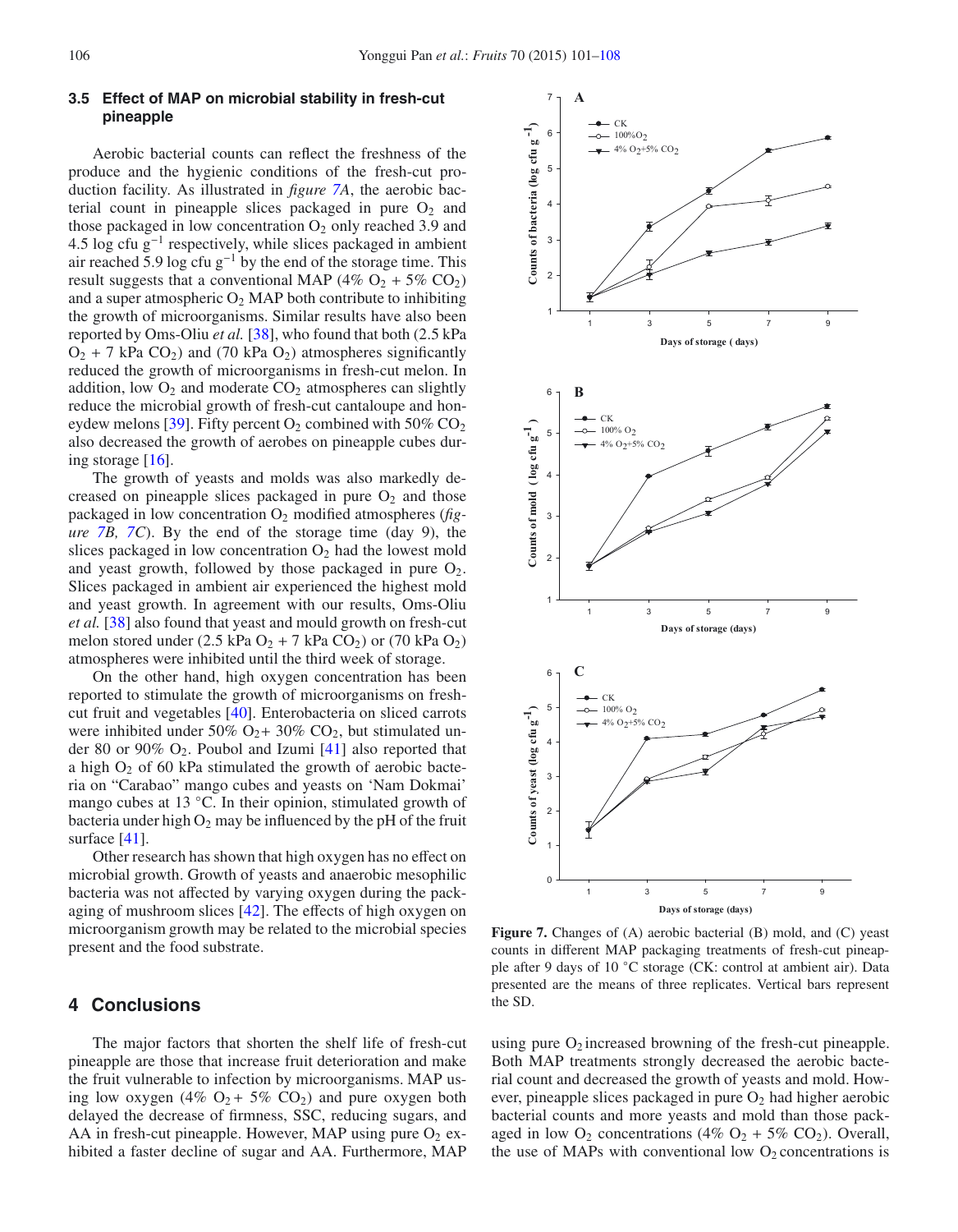more effective for maintaining the quality of fresh-cut pineapple than MAPs using pure  $O_2$ .

*Acknowledgements.* This project was co-supported by the Special Fund for Agro-scientific Research in the Public Interest (201203021).

#### <span id="page-6-0"></span>**References**

- [1] Bierhals V.S., Chiumarelli M., Hubinger M.D., Effect of cassava starch coating on quality and shelf life of fresh-cut pineapple (*Ananas comosus* L. Merril cv "Perola"), J. Food Sci. 76 (2011) E62–E72.
- <span id="page-6-1"></span>[2] Liu C.L., Hsu C.K., Hsu M.M., Improving the quality of fresh-cut pineapples with ascorbic acid/sucrose pretreatment and modified atmosphere packaging, Packag. Technol. Sci. 20 (2007) 337–343.
- <span id="page-6-2"></span>[3] Montero-Calderón M., Rojas-Graü M.A.A., Aguilo-Aguayo I., Soliva-Fortuny R., Martin-Belloso O., Influence of modified atmosphere packaging on volatile compounds and physicochemical and antioxidant attributes of fresh-cut pineapple (*Ananas comosus*), J. Agr. Food Chem. 58 (2010) 5042–5049.
- <span id="page-6-3"></span>[4] Galindo F.G., Sjöholm I., Rasmusson A.G., Widell S., Kaack K., Plant stress physiology: opportunities and challenges for the food industry, Crit. Rev. Food Sci. Nutr. 47 (2007) 749–763.
- <span id="page-6-4"></span>[5] Bolwell G.P., Butt V.S., Davies D.R., Zimmerlin A., The origin of the oxidative burst in plants, Free Radical Res. 23 (1995) 517−532.
- <span id="page-6-5"></span>[6] Yang H., Wu F., Cheng J., Reduced chilling injury in cucumber by nitric oxide and the antioxidant response, Food Chem. 127 (2011) 1237–1242.
- <span id="page-6-6"></span>[7] Rico D., Martín-Diana A.B., Barat J.M., Barry-Ryan C., Extending and measuring the quality of fresh-cut fruit and vegetables: a review, Trends Food Sci. Technol. 18 (2007) 373–386.
- <span id="page-6-7"></span>[8] Sandhya, Modified atmosphere packaging of fresh produce: Current status and future needs, LWT - Food Sci. Technol. 43 (2010) 381–392.
- <span id="page-6-8"></span>[9] Martínez-Ferrer M., Harper C., Pérez-Muntoz F., Chaparro M., Modified atmosphere packaging of minimally processed mango and pineapple fruits, J. Food Sci. 67 (2002) 3365–3371.
- <span id="page-6-9"></span>[10] Saltveit M.E., A summary of CA requirements and recommendations for vegetables, VIII International Controlled Atmosphere Research Conference 600, 2001.
- <span id="page-6-10"></span>[11] Zhu J.J., Pan Y.G., Influence od modified atmosphereh packaging on quality in fresh-cut pineapple, Food Res. Develop. 33 (2012) 185–187.
- <span id="page-6-11"></span>[12] Rojas-Graü M.A., Oms-Oliu G., Soliva-Fortuny R., Martín-Belloso O., The use of packaging techniques to maintain freshness in fresh-cut fruits and vegetables: a review, Int. J. Food Sci. Technol. 44 (2009) 875–889.
- [13] Day B., High oxygen modified atmosphere packaging for fresh prepared produce, Postharvest News Inform. 7 (1996) 31–34.
- [14] Day B., Novel MAP for freshly prepared fruit and vegetable products, Postharvest News Inform. 11 (2000) 27–31.
- <span id="page-6-12"></span>[15] Oms-Oliu G., Soliva-Fortuny R., Martin-Belloso O., Modeling changes of headspace gas concentrations to describe the respiration of fresh-cut melon under low or superatmospheric oxygen atmospheres, J. Food Eng. 85 (2008) 401–409.
- <span id="page-6-13"></span>[16] Zhang B.Y., Samapundo S., Pothakos V., de Baenst I., Sürengil G., Noseda B., Devlieghere F., Effect of atmospheres combining high oxygen and carbon dioxide levels on microbial spoilage and sensory quality of fresh-cut pineapple, Postharvest Biol. Technol. 86 (2013) 73–84.
- <span id="page-6-14"></span>[17] Wszelaki A.L., Mitcham E.J., Elevated oxygen atmospheres as a decay control alternative on strawberry, HortSci. 34 (1999) 514−515.
- <span id="page-6-15"></span>[18] Duan X., Liu T., Zhang D., Su X., Lin H., Jiang Y., Effect of pure oxygen atmosphere on antioxidant enzyme and antioxidant activity of harvested litchi fruit during storage, Food Res. Int. 44 (2011) 1905–1911.
- <span id="page-6-16"></span>[19] Fridovich I., Biological effects of the superoxide radical, Arch Biochem Biophys. 247 (1986) 1–11.
- <span id="page-6-17"></span>[20] Han Y.S., Food chemistry experiment guidance, China Agricultural University Press, Beijing, 1996.
- <span id="page-6-18"></span>[21] Soliva-Fortuny R.C., Elez-Martıìnez P., Martıìn-Belloso O., Microbiological and biochemical stability of fresh-cut apples preserved by modified atmosphere packaging, Innov. Food Sci. Emerg. Technol. 5 (2004) 215–224.
- <span id="page-6-19"></span>[22] Wang C.T., Wang C.T., Cao Y.P., Robert Nout M.J., Sun B.G., Liu L., Effect of modified atmosphere packaging (MAP) with low and superatmospheric oxygen on the quality and antioxidant enzyme system of golden needle mushrooms (*Flammulina velutipes*) during postharvest storage, Eur. Food Res. Technol. 232 (2011) 851–860.
- <span id="page-6-20"></span>[23] González-Aguilar G.A., Ruiz-Cruz S., Cruz-Valenzuela R., Rodríguez-Félix A., Wang C.Y., Physiological and quality changes of fresh-cut pineapple treated with antibrowning agents, LWT - Food Sci. Technol. 37 (2004) 369–376.
- [24] Antoniolli L.R., Benedetti B.C., Sigrist J.M.M., Silveira N.F.A., Quality evaluation of fresh-cut Pérola pineapple stored in controlled atmosphere, Food Sci. Technol. (Campinas) 27 (2007) 530–534.
- <span id="page-6-21"></span>[25] Rocculi P., Cocci, E., Romani, S., Sacchetti, G., Rosa, M.D., Effect of 1-MCP treatment and  $N_2O$  MAP on physiological and quality changes of fresh-cut pineapple, Postharvest Biol. Technol. 51 (2009) 371–377.
- <span id="page-6-22"></span>[26] Budu A., Joyce D., Effect of 1-methylcyclopropene on the quality of minimally processed pineapple fruit, Anim. Prod. Sci. 43 (2003) 177–184.
- <span id="page-6-23"></span>[27] Marrero A., Kader A.A., Optimal temperature and modified atmosphere for keeping quality of fresh-cut pineapples, Postharvest Biol. Technol. 39 (2006) 163–168.
- <span id="page-6-24"></span>[28] Wszelaki A., Mitcham E., Effects of superatmospheric oxygen on strawberry fruit quality and decay, Postharvest Biol. Technol. 20 (2000) 125–133.
- <span id="page-6-25"></span>[29] Liu Z., Wang X., Changes in color, antioxidant, and free radical scavenging enzyme activity of mushrooms under high oxygen modified atmospheres, Postharvest Biol. Technol. 69 (2012) 1−6.
- <span id="page-6-26"></span>[30] Limbo S., Piergiovanni L., Shelf life of minimally processed potatoes: Part 1. Effects of high oxygen partial pressures in combination with ascorbic and citric acids on enzymatic browning, Postharvest Biol. Technol. 39 (2006) 254–264.
- <span id="page-6-27"></span>[31] Zheng Y., Su X., Li Q., Li S., Xi Y., Effect of high oxygen on respiration rate, polyphenol oxidase activity and quality in postharvest loquat fruits, Plant Physiol. Commun. 36 (2000) 318–320.
- <span id="page-6-28"></span>[32] Fernández-León M.F., Fernández-León A.M., Lozano M., Ayuso M.C., González-Gómez D., Different postharvest strategies to preserve broccoli quality during storage and shelf life: Controlled atmosphere and 1-MCP, Food Chem. 138 (2013) 564−573.